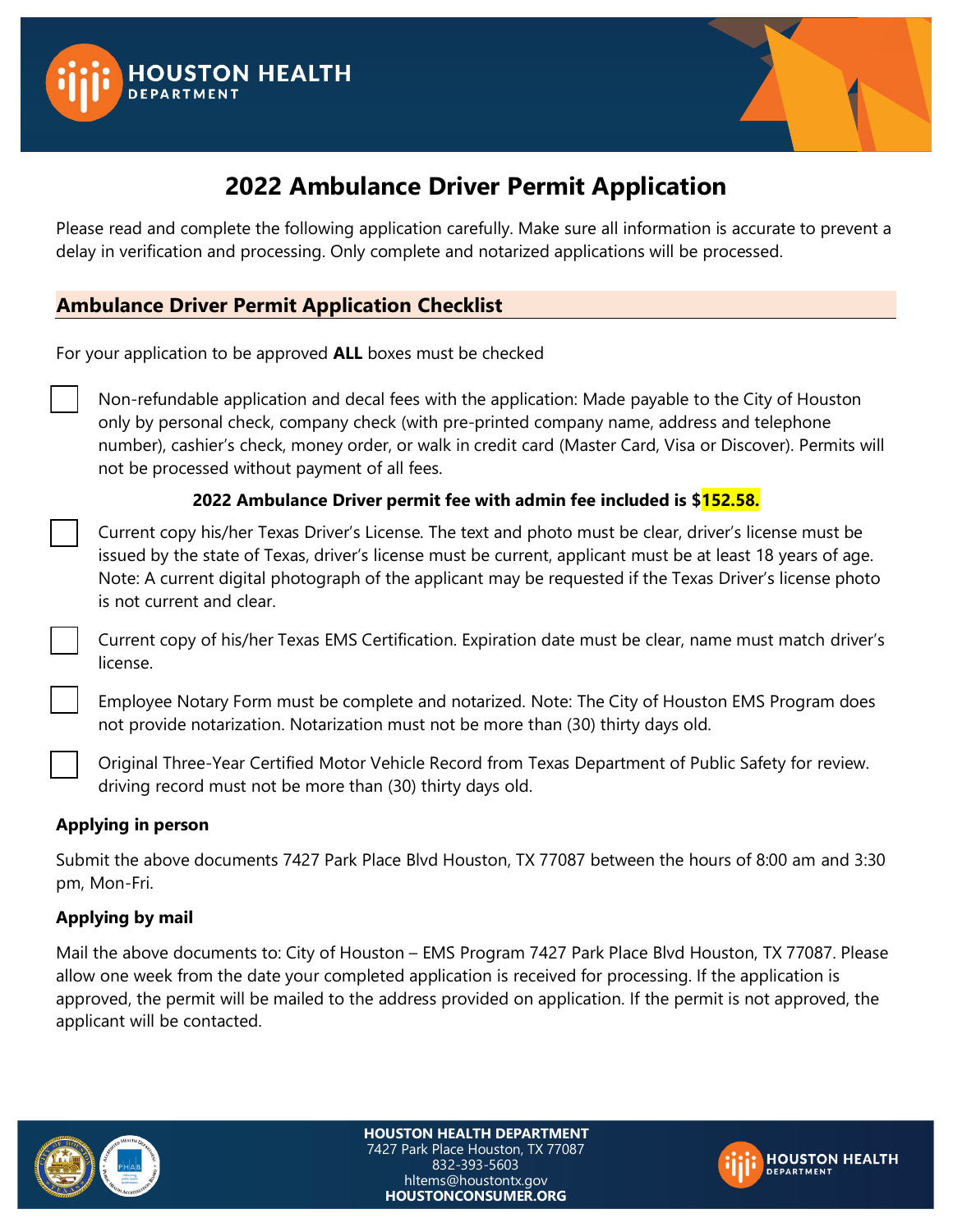



### **Ambulance Driver Fact Sheet**

Please read, this fact sheet is referenced in the Employee Notary Form. This information will aide in preventing enforcement. This fact sheet should not be interpreted as being all inclusive of the laws ambulance service providers are held to by the City of Houston Chapter 4 Ordinance.

#### **Ambulance Driver Permit**

- All questions in this application must be answered completely. Providing false information constitutes perjury and will cause the permit to be denied, or if granted, revoked. Fees are not refundable.
- The Ambulance Driver's Permit is valid for (2) years from the date of issuance.
- Applicants must be in physical possession of a City of Houston Ambulance Driver's Permit before he/she can transport a patient in Houston.
- When driving an ambulance within the City of Houston limits you must have an ambulance driver permit. This applies to transports that originated from outside of the City limits as well. No grace period is given for expired ambulance driver permits.
- HFD employees, employees of any other fire department, or employees of 911 service providers are not exempt from obtaining a City of Houston ambulance driver permit when driving a private ambulance within the City of Houston.

#### **Spot Inspections**

- In the field ambulances are subject to spot inspections by City of Houston health officers. Refusing a spot inspection will result in enforcement action.
- Ambulance drivers must carry on them their City of Houston ambulance driver's permit, State EMS certification, and driver's license when driving an ambulance in the City of Houston. Failure to present a valid driver's permit to the health officer will result in enforcement action.
- Ambulance attendants must carry on them their State EMS certification and driver license or government issued ID when working on an ambulance in the City of Houston.
- Refusal to provide identification and credentials during a spot inspection will result in enforcement action and a TDSHS complaint being submit.
- During a spot inspection if an ambulance is missing a piece of essential equipment, and the ambulance crew is found to be responsible for maintaining this equipment, the driver and/or attendant is liable to receive enforcement action.

#### **Company Permit and Decals**

- Operating an ambulance in the City of Houston without a valid decal affixed to the ambulance by a health officer will result in enforcement action. This does not exclude ambulances that have had their decals paid for or are scheduled to be inspected. The ambulance must pass inspection and receive its decal before it can be legally operated. No grace period is given for expired permits or decals.
- All decal inspections including re-inspections must be scheduled by calling (832) 393-5740 to reserve an appointment time.



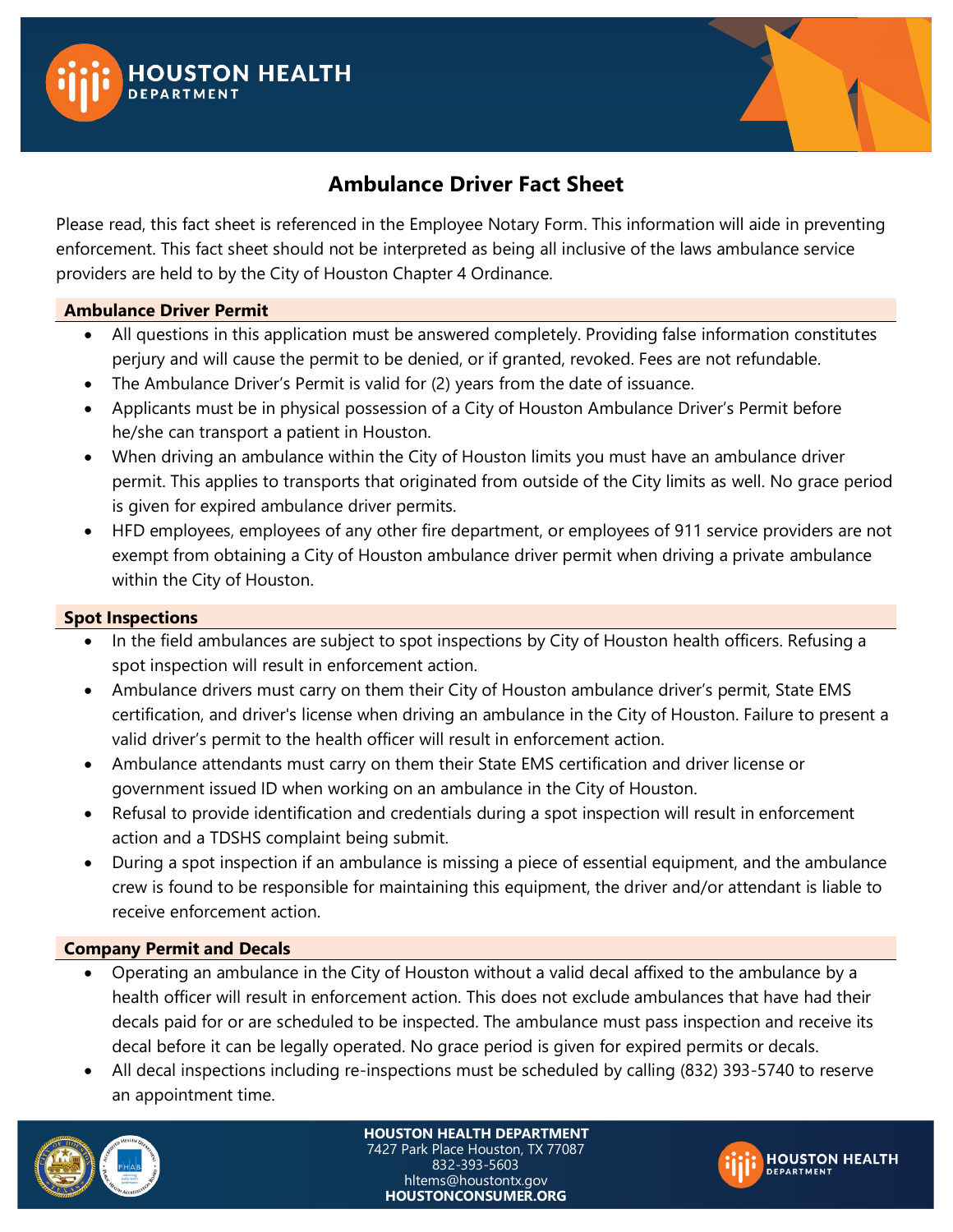

- If you have a backup ambulance you plan to operate for any reason, that ambulance is required to obtain a city of Houston decal prior to being operated in the City of Houston
- When adding an ambulance to your permit all required paperwork must be turned in and the decal payment must be made prior to beginning the inspection.
- Decals are nontransferable between ownerships and ambulances.
- Duplicating, forging, swapping, moving, or any other action which alters the validity of a Houston Health Department decal can result in enforcement action up to and including felony level charges.

#### **Operations**

- Providing emergency ambulance service is solely a Houston Fire department responsibility.
- HFD should only be called in the event of an emergency. Ambulance companies must staff and equip their ambulances to move their patients. Calling HFD for assistance because your ambulance does not have the proper equipment and crew members to move your patient could result in enforcement action. When needed companies must request additional staff or equipment from their company or another private company.
- EMS Providers are required to obtain permission from the Houston Fire Department Dispatcher before running Emergency Lights and Sirens within the city limits of Houston. Call 713-884-3143 when requesting permission to run emergency lights and sirens.
- Should any of the required medications listed in the company Medical Protocols be unavailable for any reason (including national shortage), the Medical Director must be notified immediately to advise if the company can continue operation. The company can request a variance letter from the Medical Director with documentation about how the company will proceed without the required medication. The Medical Director should indicate if the company can operate without the medication, if a substitute medication can be used, or if the company can operate with the expired medication and for how long. This approved variance letter must be signed and dated by the Medical Director and copies placed in all ambulances and submit to the City of Houston EMS Program.
- Providing a false identity, attempting to operate under another individual's EMS certification, signing a government document with a false name, using a driver's license or identification which is forged, or any other act of identity fraud can result in enforcement action up to and including felony level charges.



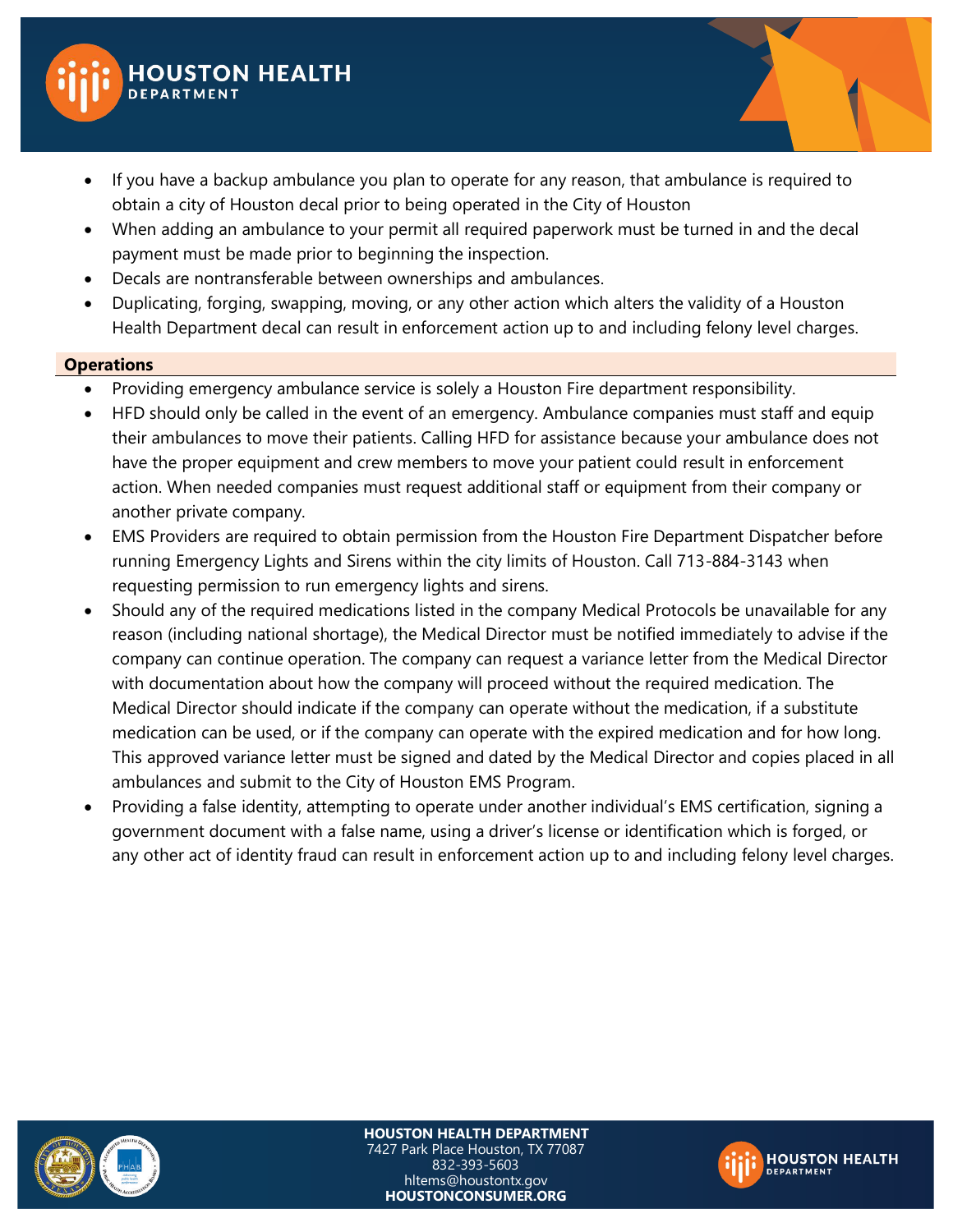



### **Ambulance Driver Motor Vehicle Record Requirements**

Applicants seeking an Ambulance Driver Permit from the City of Houston will be evaluated on the most recent 3 year history reflected on their Motor Vehicle Record (MVR) and Points will be assigned accordingly.

If the total points equal six (6) or more for the preceding 36 months, the applicant's permit will not be issued.

- 1. **Type A Violations:** convictions for Type A violations count as six (6) points.
	- Type A violations are listed but not limited to the following:
	- Criminal negligent homicide
	- DUI, DWI, BAC, any violation related to alcohol, illegal drugs or controlled substances
	- Hit and run/leaving the scene of an accident
	- Fleeing from police officer
	- Drag racing/speeding contest
	- Aggravated assault with a motor vehicle
	- Driving with a suspended/revoked driver license
	- Reckless driving
	- Felony use of a Commercial Motor Vehicle (CMV)

Driving Under the Influence (DUI), Driving While Intoxicated (DWI), Blood Alcohol Concentration (BAC) convictions mean being convicted, receiving a probated sentence, or pleading no contest for driving a commercial or non-commercial vehicle under the influence of alcohol, drugs or any illegal substance.

2. **Type B Violations:** Each conviction for Type B violations counts as two (2) points. Type B violations are all moving traffic violations not listed above as Type A violations.

> Non-moving administrative offenses such as an outdated inspection sticker, no proof of liability insurance, missing license plate, etc… are not considered Type B violations.

3. **At-Fault-Accidents:** Each at-fault-accident counts as two (2) points. A moving traffic violation conviction on a driving record along with an accident on the same date usually indicates the driver was at fault in the accident. If an at-fault-accident and a moving violation occur during the same incident the moving violation will count as zero (0) points.

Note: The items 1, 2, and 3 listed above are not a complete list of the Texas Department of Public Safety Moving Violations Code and are subject to change. Therefore, these items are not all inclusive and other violations may be considered when issuing an Ambulance Driver Permit.



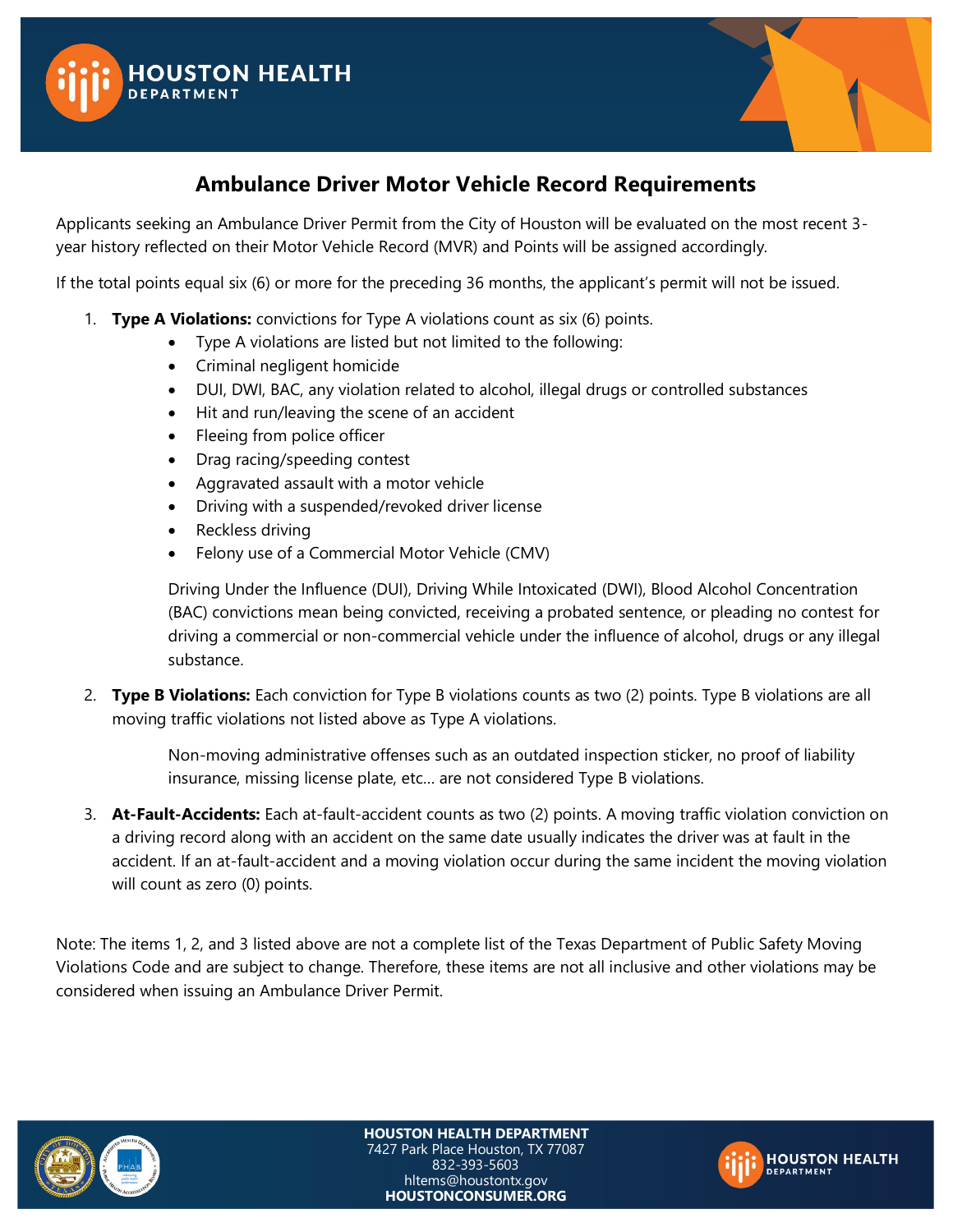



### **2022 Ambulance Driver Permit Application**

| <b>Driver Information</b>         |                               |                                    |
|-----------------------------------|-------------------------------|------------------------------------|
| First Name                        | Last Name                     |                                    |
|                                   |                               |                                    |
| Date of Birth                     | Texas Driver's License Number |                                    |
|                                   |                               |                                    |
| Address                           |                               |                                    |
|                                   |                               |                                    |
| <b>EMT License Number</b>         | <b>EMT Level</b>              | <b>EMT License Expiration Date</b> |
| <b>Email Address of Applicant</b> | Applicant Telephone Number    |                                    |
|                                   |                               |                                    |
|                                   |                               |                                    |
| <b>Company Information</b>        |                               |                                    |
| Ambulance Company Name            |                               |                                    |

Email Address **Company Telephone Number** Company Telephone Number

#### **Ambulance Service Operator Information**

Have you ever had your State certification revoked, suspended, or probated? Yes □ No □, If "Yes", provide details:

You will be held accountable for understanding the information provided in the Ambulance Driver Fact Sheet. Failure to comply can result in enforcement action. Do you have any questions about the Ambulance Driver Fact Sheet? Yes □ No □, If "Yes", provide details:

Please provide the name of all ambulance companies you work for or have worked for in the last 12 months: